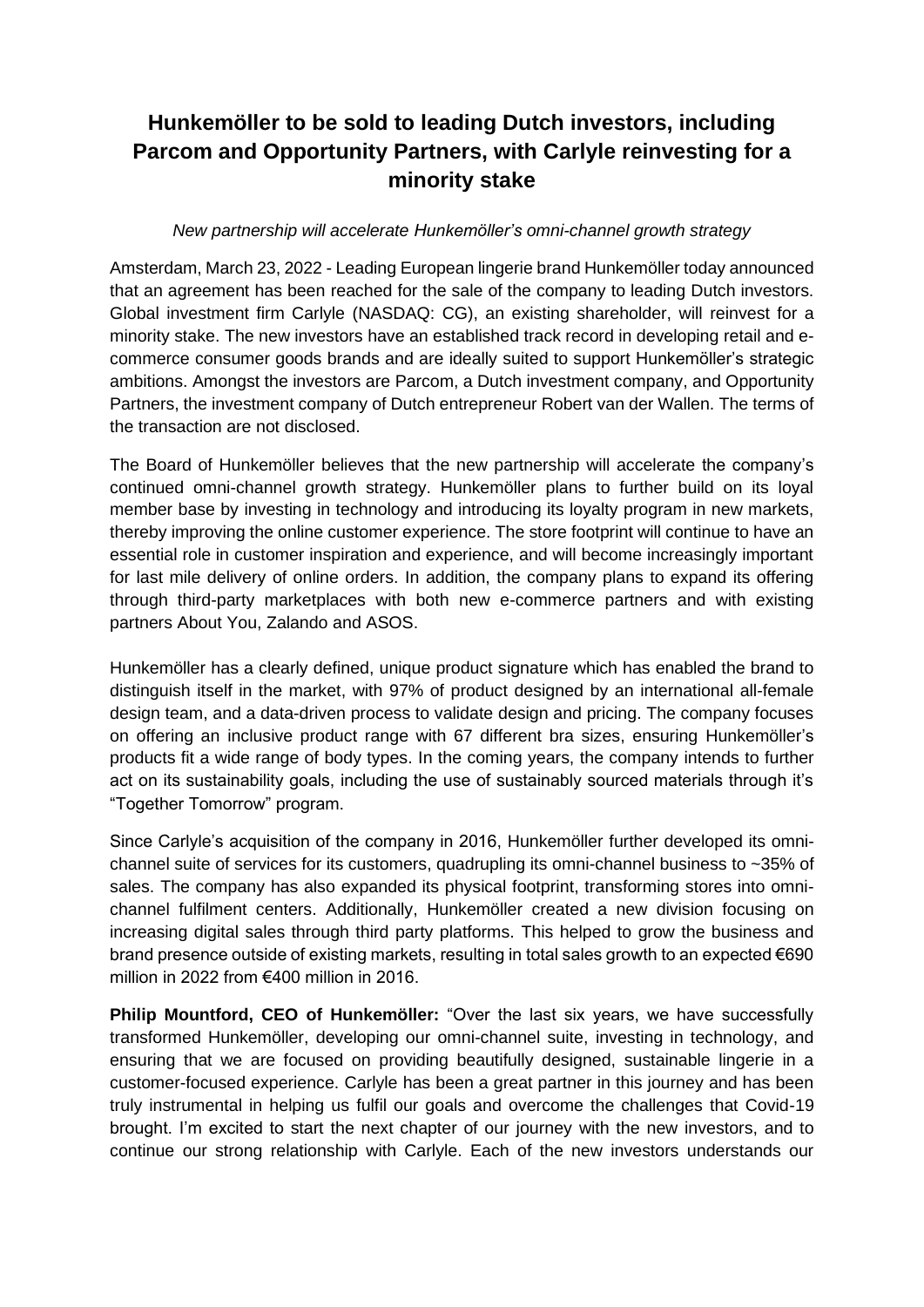business and supports our vision for the company to further evolve our multi-dimensional offering, expanding our routes to market with a focus on sustainability and inclusivity."

**Massimiliano Caraffa, Managing Director leading Consumer & Retail for the Carlyle Europe Partners advisory team:** "Since partnering with Hunkemöller, we have worked with management to transform the business into one of the largest lingerie omni-channel brands in Europe. Carlyle has leveraged its experience in scaling brands, both in terms of brand repositioning but also in expanding the company's omni-channel experience. Philip and his team have worked tirelessly to ensure the business was able to thrive despite the challenges of the pandemic. We have continued belief in the management team and strategy, and are excited to reinvest in the company and support its next phase of growth."

**Gijs Vuursteen, Managing Partner of Parcom:** ''We are proud to be part of the partnership with management, Carlyle and the other new investors - who bring valuable consumer/ omnichannel expertise. Over the past years, Philip and his team have done an exceptional job in transforming the business into a true omni-channel player and in enhancing the strength of the Hunkemöller brand. On the back of the strength of the business and the management team, they were able to navigate through the difficult period during Covid-19. We see a bright future ahead for Hunkemöller by growing the retail network across Europe and by investing in technology and the supply chain of the business.''

The transaction remains subject to consultation of the Dutch, Belgian and European works councils as well as approvals from relevant regulatory authorities.

#### **More information:**

#### **Hunkemöller**

Alex Simmons / Eamon van Stijn Tel: +44 (0)7970 174 353 / +31 6-13164413 Alex.simmons@edelmansmithfield.com Eamon.vanstijn@edelman.com

**Carlyle**  Charlie Bristow Tel: +44 7384 513568 [charlie.bristow@carlyle.com](mailto:charlie.bristow@carlyle.com)

**Parcom**  Marenne Heijning Tel: +31 20 6587510 [Marenne.Heijning@parcom.com](mailto:Marenne.Heijning@parcom.com)

**Opportunity Partners**  [info@oppartners.nl](mailto:info@oppartners.nl)